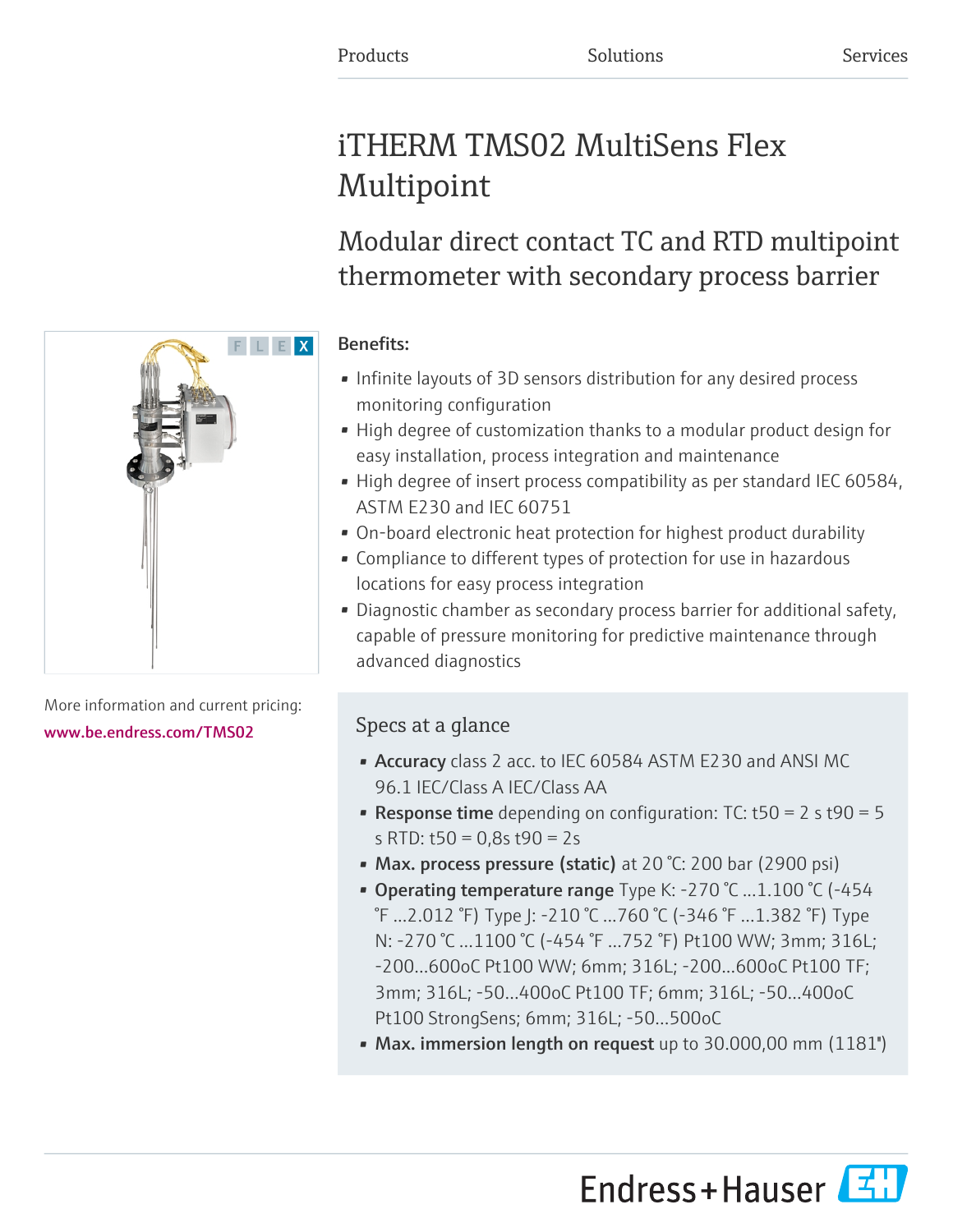Field of application: The iTHERM TMS02 MultiSens Flex can be customized for various applications: Bendable into a 3D layout, it provides a complete temperature profile using only a single process connection. The device is configurable with or without thermowells for optimal response times, mechanical strength or sensors replaceability. It is available with either TC/RTD technology or with our iTHERM StrongSens and features an advanced diagnostics chamber for additional safety.

# Features and specifications

#### Thermometer Measuring principle

Resistance Temperature Detector

#### Characteristic / Application

metric style easy-to-use suitable for hazardous areas flanged process connection light chemical processes 3D sensors distributions modular design replaceable sensors during shutdown diagnostic chamber

#### Thermowell / protection tube

without (for direct contact sensors type) with (for replaceable sensors) with (for increased mechanical protection) Multi-thermowells, each one dedicated to a sensor

#### Insert / probe

mineral insulated (MI), flexible mineral insulated (MI), flexible, with its own thermowell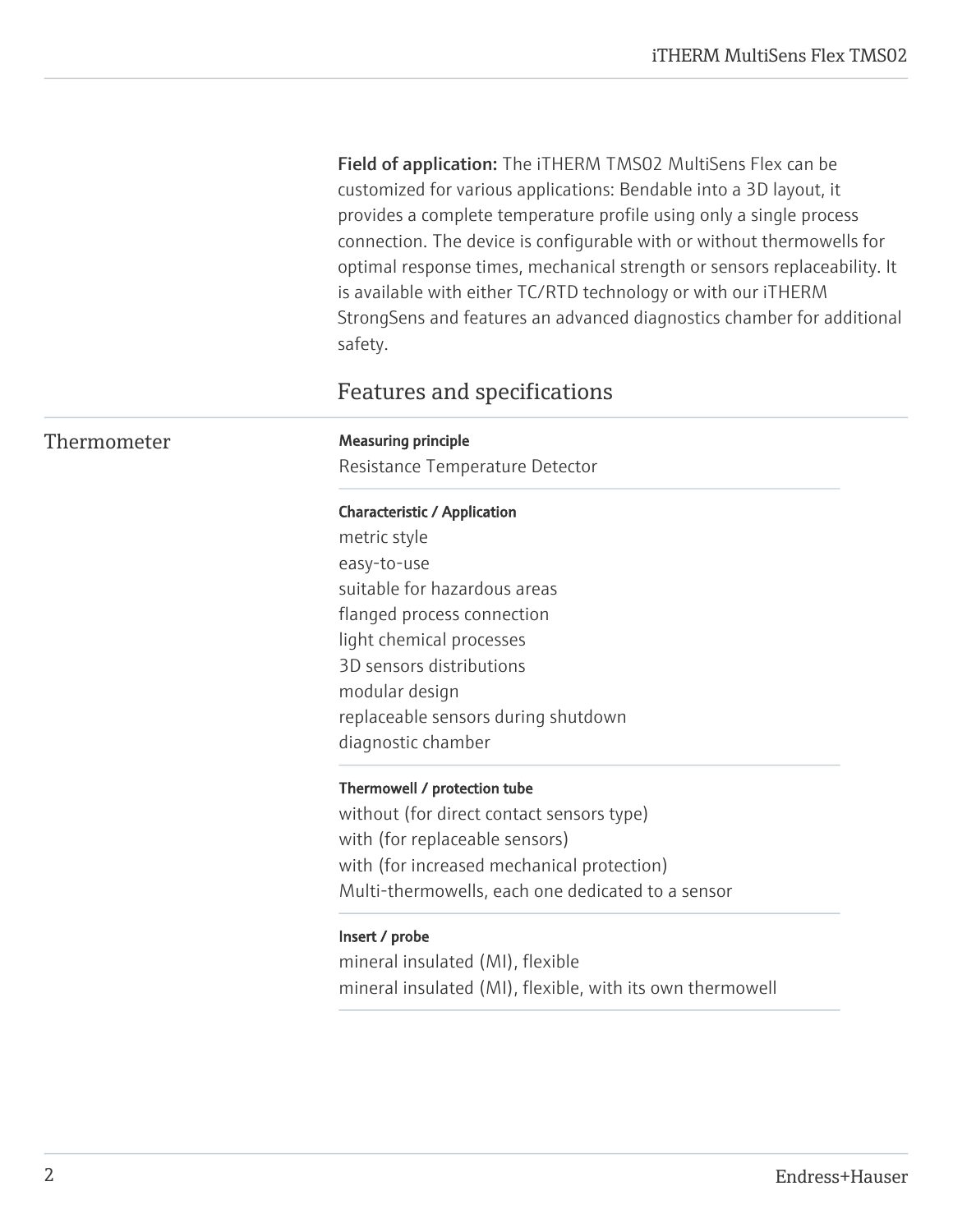## Thermometer

#### Outer diameter protection tube / Insert

6,0 mm (0,24'') 8,0 mm (0,31") 10,29 mm (1/8")

#### Max. immersion length on request

up to 30.000,00 mm (1181'')

#### Material protection tube/ thermowell

1.4401 (316) 1.4435 (316L) 1.4541 (321) 1.4550 (347) Alloy 600 (2.4816)

#### Process connection

flange: 2" ASME/ANSI B16.5 150 ...600 3" ASME/ANSI B16.5 150 ..600 4" ASME/ANSI B16.5 150 ...600 6" ASME/ANSI B16.5 150 ...600 8" ASME/ANSI B16.5 150 ...600 DN80 EN/DIN 1092.1 PN10 ...PN100 DN100 EN/DIN 1092.1 PN10 ...PN100 DN125 EN/DIN 1092.1 PN10 ...PN100 DN150 EN/DIN 1092.1 PN10 ...PN100 DN200 EN/DIN 1092.1 PN10 ...PN100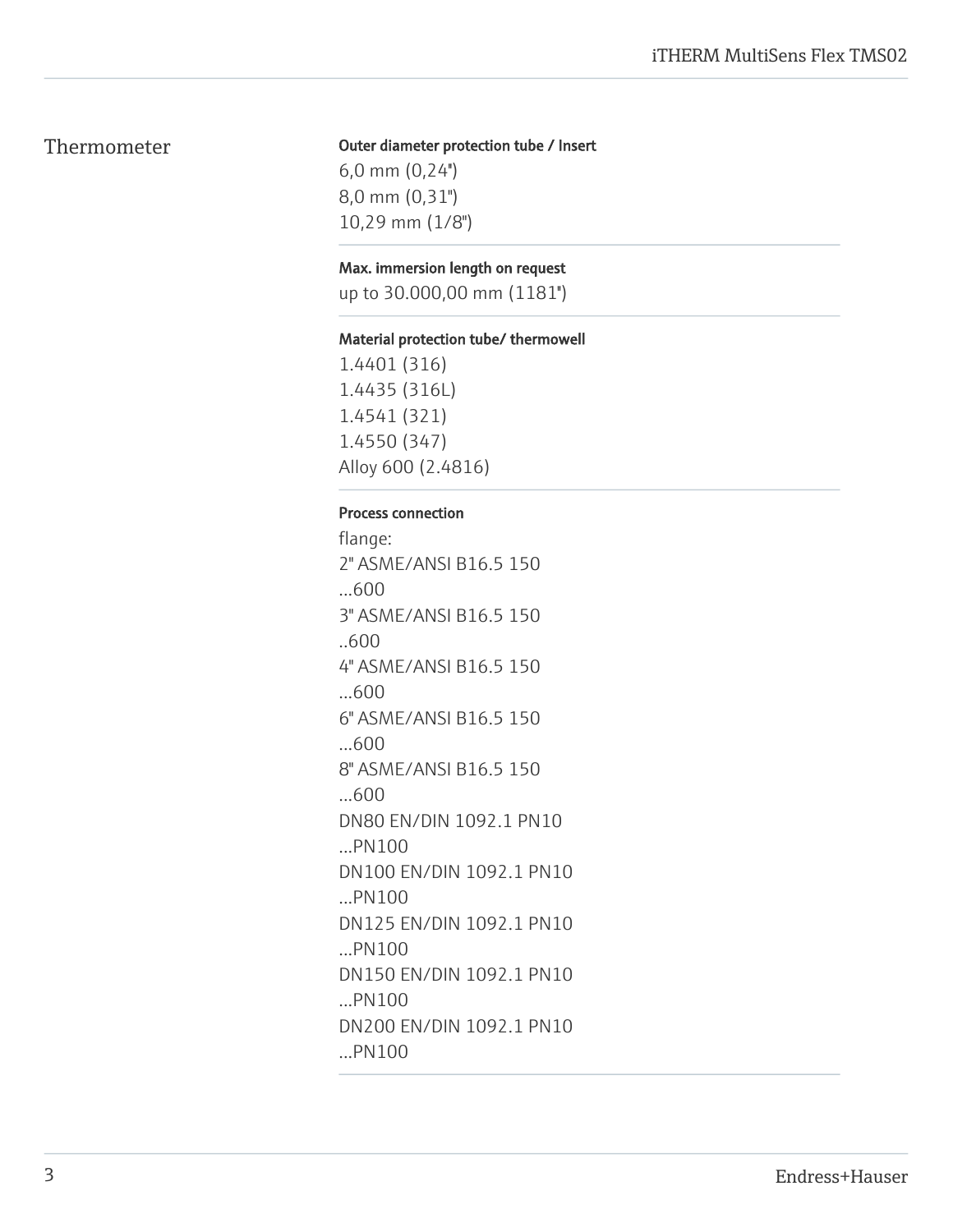### Thermometer

#### Tip shape

straight reinforced easy-fix

#### Operating temperature range

Type K: -270 °C ...1.100 °C (-454 °F ...2.012 °F) Type J: -210 °C ...760 °C (-346 °F ...1.382 °F) Type N: -270 °C …1100 °C (-454 °F ...752 °F) Pt100 WW; 3mm; 316L; -200...600oC Pt100 WW; 6mm; 316L; -200...600oC Pt100 TF; 3mm; 316L; -50…400oC Pt100 TF; 6mm; 316L; -50…400oC Pt100 StrongSens; 6mm; 316L; -50…500oC

#### Max. process pressure (static)

at 20 °C: 200 bar (2900 psi)

#### **Accuracy**

class 2 acc. to IEC 60584 ASTM E230 and ANSI MC 96.1 IEC/Class A IEC/Class AA

#### Response time

depending on configuration: TC:  $t50 = 2 s$  $t90 = 5 s$ RTD:  $t50 = 0.8s$  $t90 = 2s$